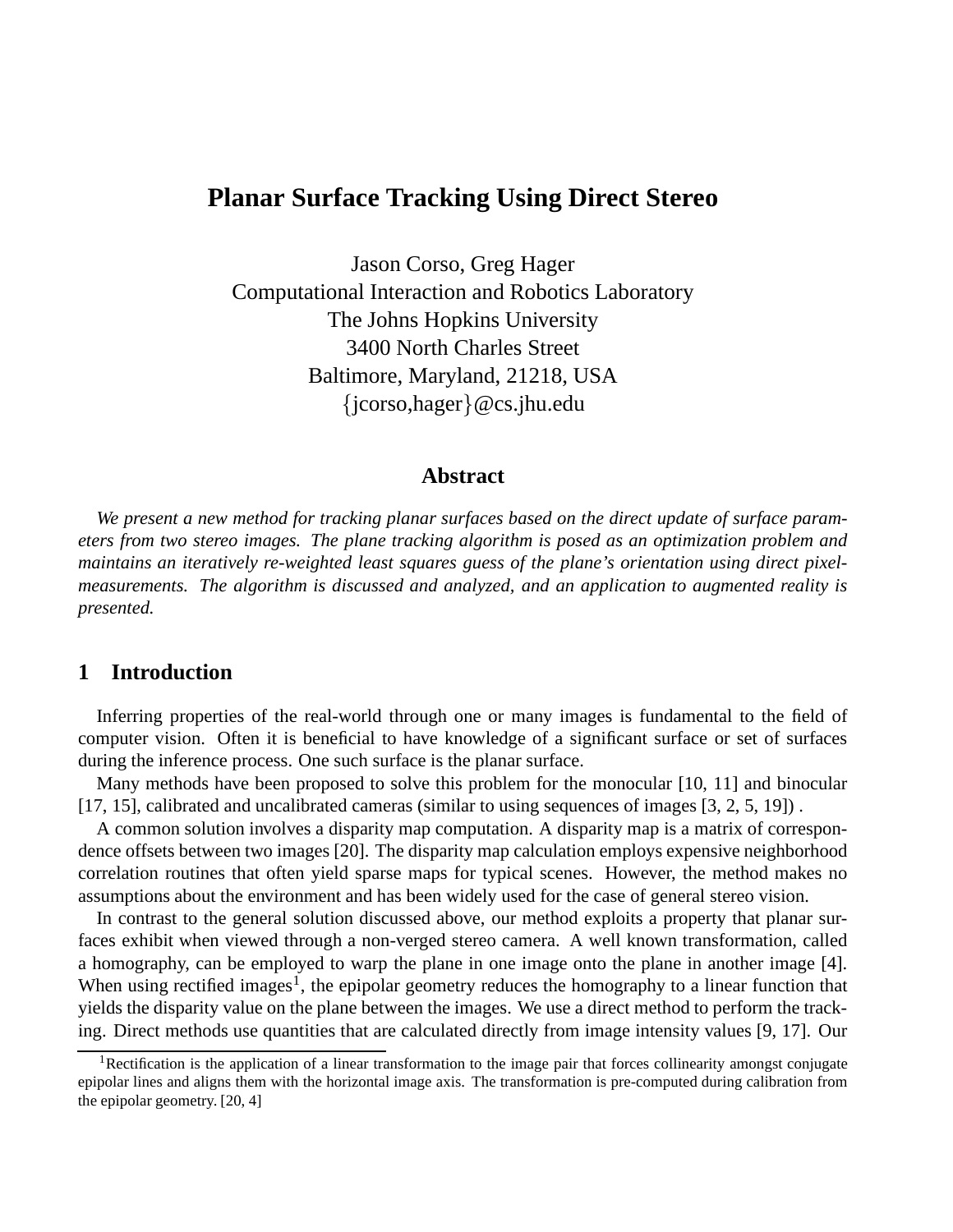method has descended from earlier image registration and enhancement techniques [14, 12] and from visual tracking [6]. Similarly, it poses the tracking problem as one of objective function minimization. Doing so incorporates a *vote* from many pixels in the image and computes a least-squares estimate of the global motion parameters in question to sub-pixel levels.

In the remainder of this paper we motivate and discuss our algorithm. Then, we present an analysis of its capabilities, our implementation, and some experimental results. Finally, we conclude with an application to augmented reality and some possible extensions to the algorithm is presented.

### **2 Planar Disparities**

To efficiently track a plane, we can make use of a property that planar surfaces exhibit when viewed in non-verged stereo images. In general, there is a well-known homography that maps the image plane of one image to the plane of another image. In the following discussion, let  $(u, v, w)$  be image plane coordinates,  $(x, y, z)$  be world coordinates,  $(\alpha, \beta)$  correspond to an arbitrary image pair, and *s* be an arbitrary scale factor. We call the homographic matrix  $\{H : h_1 ... h_9\}$ .

$$
s\begin{bmatrix} u_{\alpha} \\ v_{\alpha} \\ w_{\alpha} \end{bmatrix} = \begin{bmatrix} h_1 & h_2 & h_3 \\ h_4 & h_5 & h_6 \\ h_7 & h_8 & h_9 \end{bmatrix} \begin{bmatrix} u_{\beta} \\ v_{\beta} \\ w_{\beta} \end{bmatrix}
$$
(1)

It would suffice to track the nine parameters of *H*. However, one can simplify the tracking problem because of the rectified pair of images. Since conjugate epipolar lines are collinear and horizontal, the mapping becomes a simple linear function in three variables (see Figure 1 for a graphical depiction of this property).

$$
s\begin{bmatrix} u_{\alpha} \\ v \\ w \end{bmatrix} = \begin{bmatrix} h_1 & h_2 & h_3 \\ 0 & 1 & 0 \\ 0 & 0 & 1 \end{bmatrix} \begin{bmatrix} u_{\beta} \\ v \\ w \end{bmatrix}
$$
 (2)

Thus, the disparity from this function is  $u_{\beta} - u_{\alpha}$ .

### **2.1 Algebraic Derivation**

In this section, we show an algebraic derivation of (2). Here, we assume that the image plane lies at  $w = 1$  without loss of generality. If we first take the equation of a plane in three-dimensional space,

$$
Ax + By + Cz + E = 0,\t(3)
$$

we can manipulate the equation so that it becomes a linear map. In the following equations, *f* is the focal length,  $s_x$  is the pixel size scale factor,  $T$  is the baseline of the stereo system, and  $D$  is the disparity.

$$
A\frac{x}{z} + B\frac{y}{z} + C = -\frac{E}{z}
$$
 (4)

$$
\frac{Tf}{s_xE}[Au + Bv + C] = -D \tag{5}
$$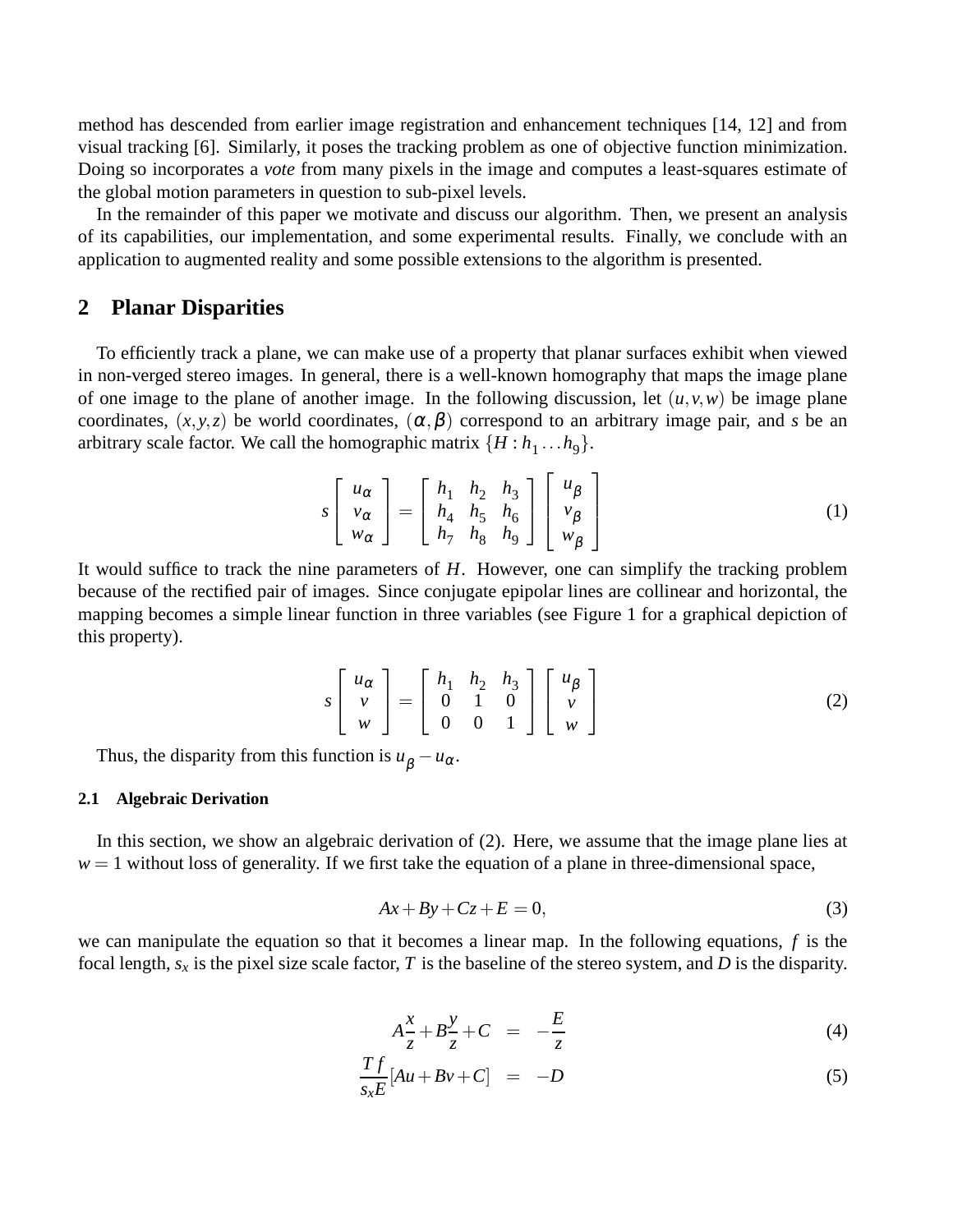

**Figure 1. When viewed through non-verged stereo, the disparity of a planar surface can be represented as a linear function. Here, a 2d representation is shown for clarity.**

$$
u = \frac{x}{z}
$$
  

$$
v = \frac{y}{z}
$$
  

$$
z = \frac{Tf}{sxD}
$$

It becomes apparent in Equation 5 that, because we are viewing a planar surface in a calibrated stereo camera, we can make use of the known *T* and remove the *z* from the equation. The resulting map (Equation 6) is expressed in image coordinates centered about the known optical center.

$$
h_1u + h_2v + h_3 = -D
$$
  
\n
$$
h_1 = \frac{TA}{E}
$$
  
\n
$$
h_2 = \frac{TB}{E}
$$
  
\n
$$
h_3 = \frac{TfC}{s_xE}
$$
  
\n(6)

Thus, if we can compute and maintain a good guess of the coefficients in this equation, then we are effectively tracking the orientation of the planar surface. From Equation 6, we can easily compute the coefficients of the three-dimensional plane.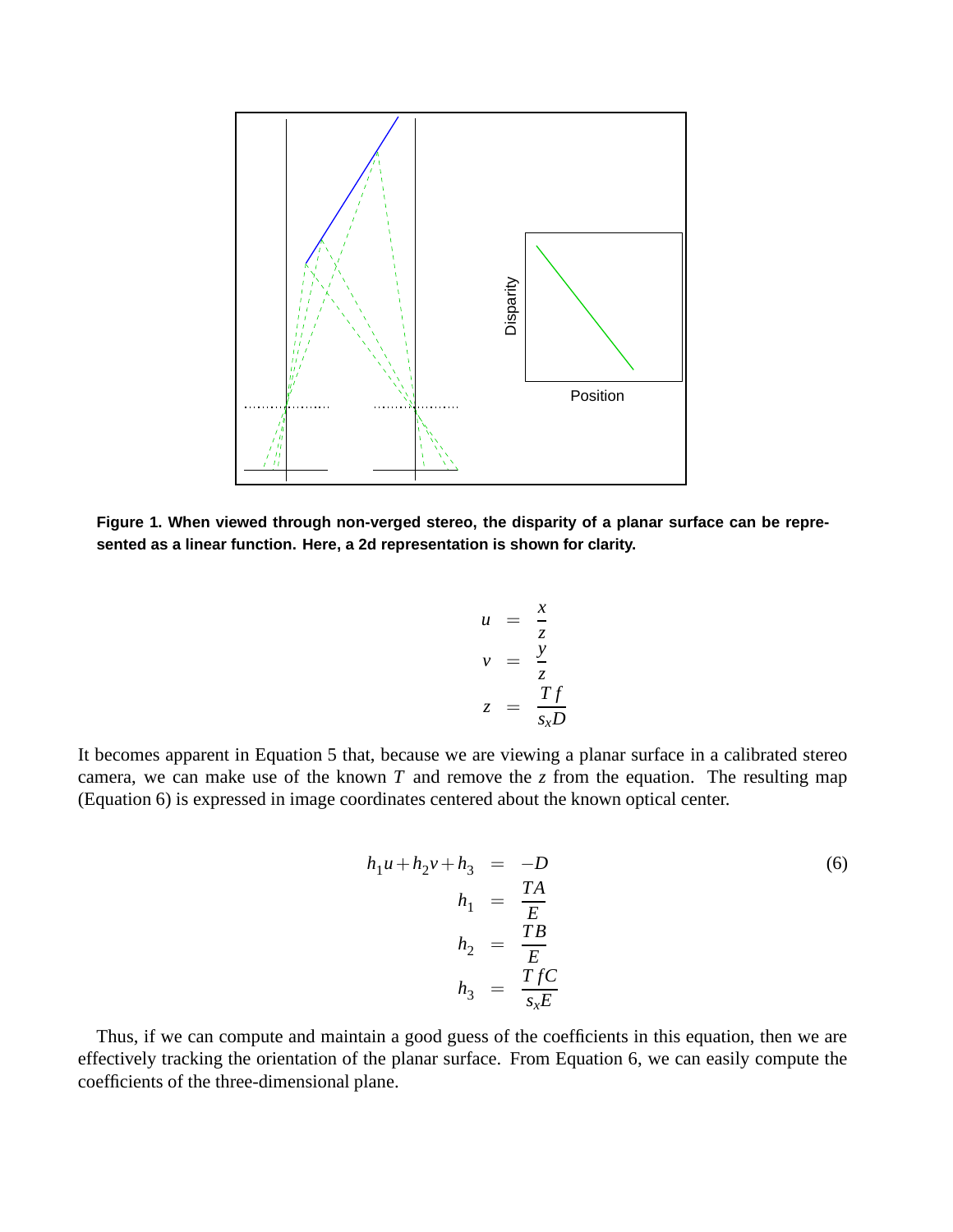$$
A = \frac{Eh_1}{T};
$$
  
\n
$$
B = \frac{Eh_2}{T};
$$
  
\n
$$
C = \frac{Eh_3s_x}{Tf};
$$
  
\n
$$
E = \frac{T}{\|h_1h_2\frac{s_xh_3}{f}\|}
$$

## **3 Planar Tracking**

From the observation made in Section 2, we see that tracking the parameters  $\mathbf{h} = h_1, h_2, h_3$  of the linear map (6) is equivalent to tracking the planar surface. Thus, assuming inter-frame motion is relatively small and both brightness and contrast shifts can be removed, we pose this problem as one of optimization.

#### **3.1 Optimization Formulation**

Consider a rectified pair of stereo images, *L* and *R*. Based on (6), we can relate the images with the following formula. Let  $D(u, v) = h_1 u + h_2 v + h_3$ .

$$
L(u, v) = R(u - D(u, v), v)
$$
\n(7)

Traditionally, similar approaches make use of the so-called *brightness constancy constraint* to enforce (7) [8]. Since we use a stereo pair of images taken with different cameras, we enforce the brightness constancy constraint by performing a zero-mean process on the images. Given an image  $I, \overline{I} = I - \sum I$ . The planar parameters for the current pair are estimated through a minimization of the following leastsquares objective function.

$$
E(\mathbf{h}) = \sum (\overline{L}(u, v) - \overline{R}(u - D(u, v), v))^2
$$
\n(8)

Let δ**h** represent the set of vector offsets. Assuming a small magnitude for δ**h** we can solve the minimization by linearizing the expression through a Taylor expansion about **h**.

$$
E(\delta \mathbf{h}) \approx \sum (\overline{L}(u, v) - \overline{R}(u - D(u, v), v) + uI_x \delta h_1 + vI_x \delta h_2 + I_x \delta h_3)^2
$$
\n(9)

Here,  $I_x$  refers to the spatial gradient of the right image. We neglect the higher order terms of the Taylor series. This method uses quantities directly measurable from pixel values in contrast to feature based methods; it is a so-called *direct method*. For a thorough discussion of *direct methods*, the reader is encouraged to peruse [9]. Other *direct method* algorithms are [6, 16, 17, 19].

We solve the system using Singular-Value Decomposition (SVD) [18]. It is first convenient to define the error term:  $e(u, v) = \overline{L}(u, v) - \overline{R}(u - D(u, v), v)$ .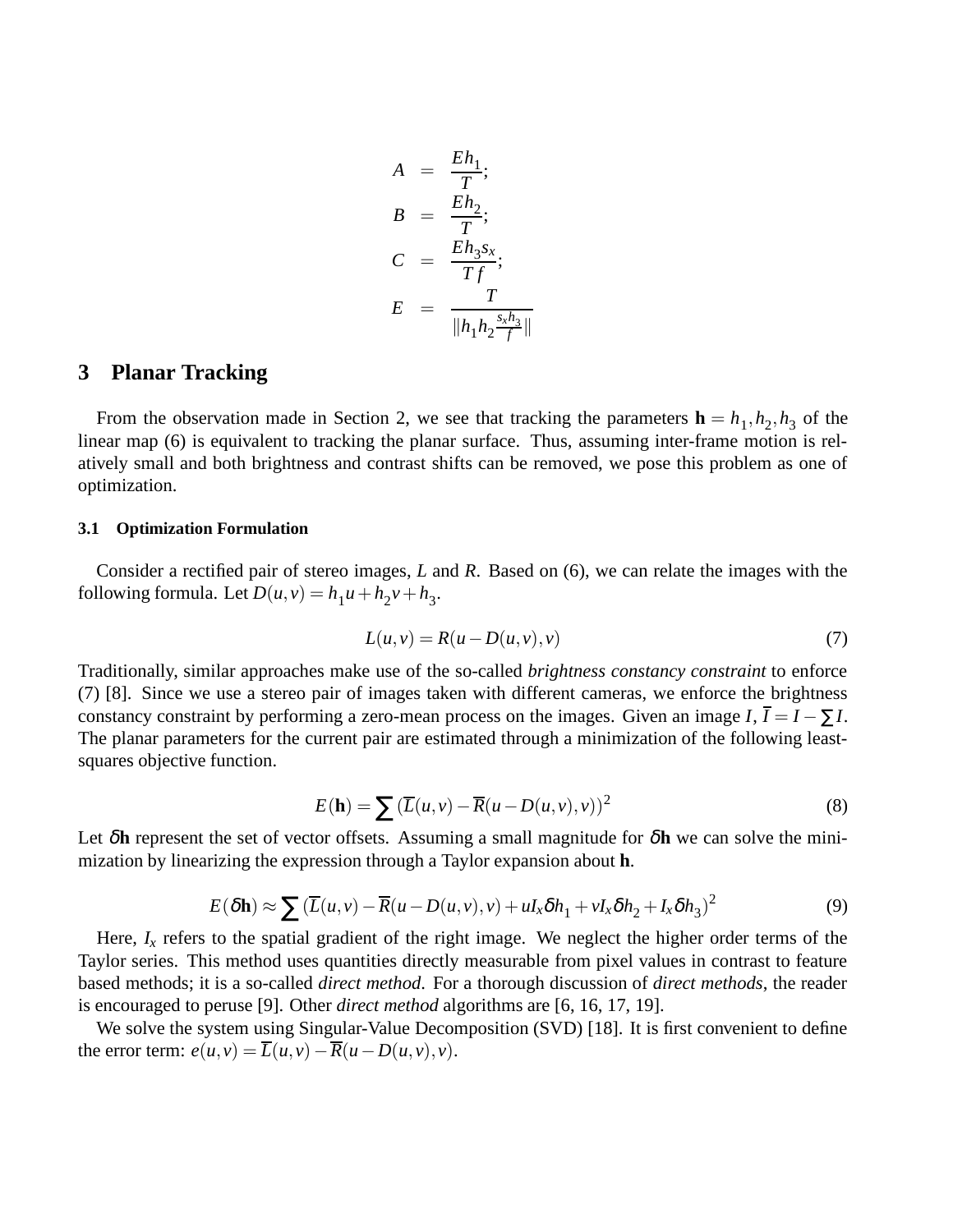$$
\begin{bmatrix} e(u_1, v_1) \\ e(u_1, v_2) \\ \dots \\ e(u_m, v_n) \end{bmatrix}_{mn \times 1} = \begin{bmatrix} u_1 I_{x_{1,1}} & v_1 I_{x_{1,1}} & I_{x_{1,1}} \\ u_1 I_{x_{1,2}} & v_2 I_{x_{1,2}} & I_{x_{1,2}} \\ \dots \\ u_m I_{x_{m,n}} & v_n I_{x_{m,n}} & I_{x_{m,n}} \end{bmatrix}_{mn \times 3} \begin{bmatrix} \delta h_1 \\ \delta h_2 \\ \delta h_3 \end{bmatrix}_{3 \times 1}
$$
 (10)

#### **3.2 The Weighting Matrix**

To increase the solution's robustness and reduce computation time, we incorporate a binary weighting scheme into (9). We define a weighting matrix, *W*, with an entry per pixel. Such a mask removes inaccurate and poor pixel matches from the SVD solution which decreases its processing demand and increases its stability. Equation (9) is extended to (11) incorporating such a mask;  $W(u,v)$  is the value of the mask at (u,v).

$$
E(\delta \mathbf{h}) \approx \sum \delta_{W(u,v)=1} [(\overline{L}(u,v) - \overline{R}(u - D(u,v),v) + uI_x \delta h_1 + vI_x \delta h_2 + I_x \delta h_3)^2]
$$
(11)

In each frame, we compute a normalized cross-correlation  $\circlearrowleft$ ) measure to fully recompute the mask matrix based on the current parameters. By fully recomputing the mask each frame in this manner, the algorithm tracks the plane under arbitrary planar motion and is robust to occlusion.

$$
\eta_{u,v} = \overline{L}(u,v) \odot \overline{R}(u - D(u,v),v) \tag{12}
$$

Since (11) is only sensitive to pixels that demonstrate horizontal gradients, we also mask pixels with low horizontal variance by sampling the correlation response along the epipolar line.

$$
\alpha_{u,v} = \frac{\overline{L}(u,v) \odot \overline{R}(u - D(u,v) + \Delta, v)}{\eta_{u,v}} \n\beta_{u,v} = \frac{\overline{L}(u,v) \odot \overline{R}(u - D(u,v) - \Delta, v)}{\eta_{u,v}}
$$
\n(13)

$$
W(u,v) = (\eta_{u,v} > \tau) \wedge (\alpha_{u,v} > \varepsilon) \wedge (\beta_{u,v} > \varepsilon)
$$
\n(14)

In (14),  $0 < \tau < 1$  and  $\varepsilon > 1$ . In (13,14), the selection of  $\Delta, \tau$ , and  $\varepsilon$  is dependent on the imaging properties of the system and the scene. To increase the robustness of the mask generated in this manner, we also perform a morphological dilation followed by an erosion [6]. This has the effect of removing noisy correlation responses and joining contiguous regions.

#### **3.3 The Tracking Algorithm**

From the previous section, we see that it is possible refine a guess at the parameters of the planar map. Since we are interested in tracking the plane through time, we may also use the formulation of (9) to track a plane. Doing so efficiently will yield small inter-iteration magnitudes of δ**h** which are needed to guarantee convergence. We use the following algorithm to track in the image.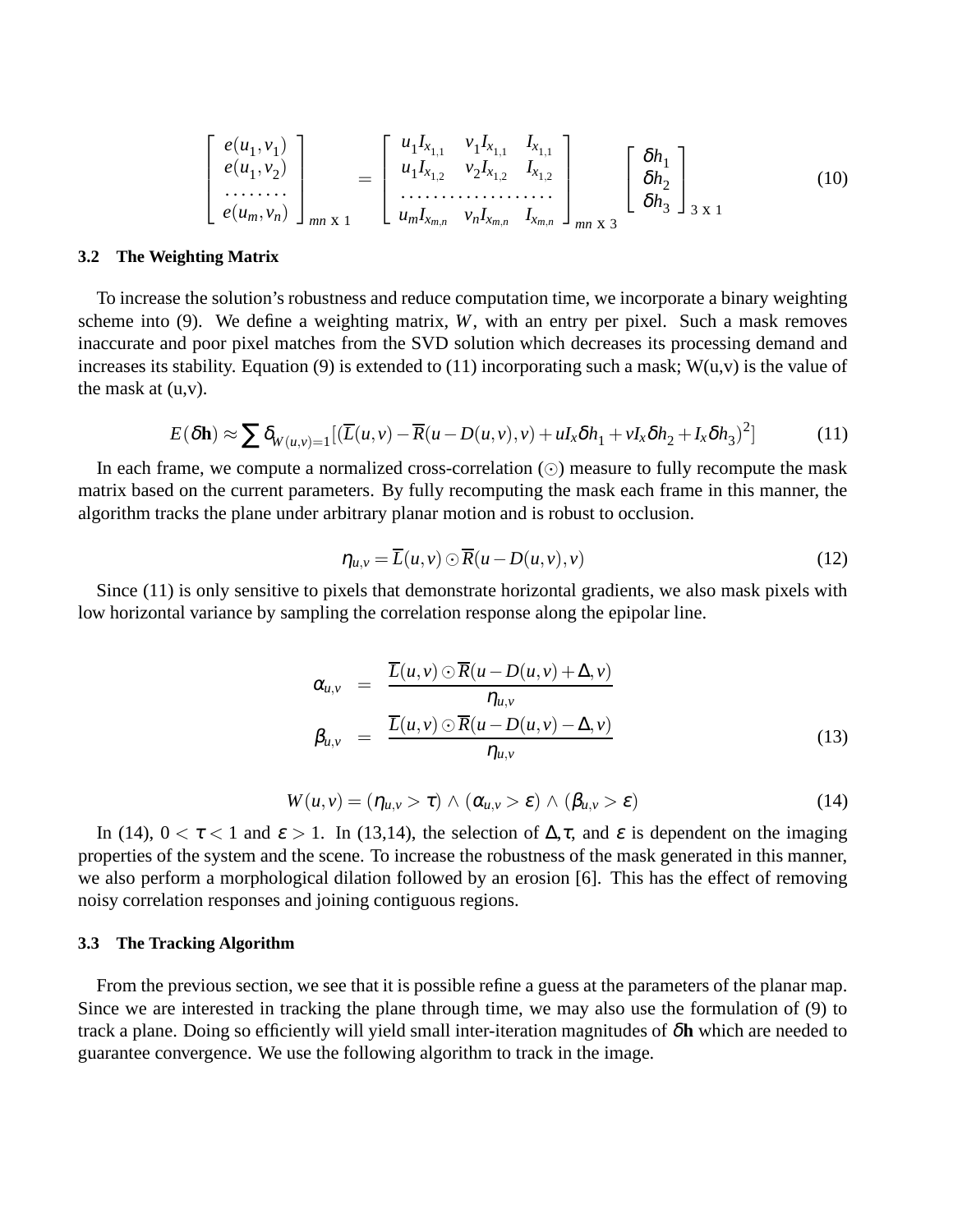### ALGORITHM PLANAR TRACK

- 1 Compute an initial guess of **h**
- 2 Build a pixel-mask based on this guess
- 3 For each subsequent frame
- 4 Zero-Mean the images
- 5 Convolve with a gaussian and decimate in half
- 6 Compute the derivative of the right image
- 7 Build linear system for all pixels that satisfy the mask
- 8 Solve the system using SVD
- 9 Update the mask

The tracking begins with a guess for the planar parameters, **h**. Because of the assumptions made in (9), the algorithm has a relatively small convergence radius  $(\pm 1)$  disparity). Thus, a good initial guess is required; otherwise, an expensive global optimization step would need to be solved. In this case, a closed-form solution for the initial guess is possible through the use of an initial disparity map,  $\hat{D}$ . Since the result of this computation is crucial to the success of the algorithm (convergence), we compute a least-squares estimate and employ only the most confident of disparities.

$$
\left[\begin{array}{cc} u & v & 1 \\ \cdots & \cdots \end{array}\right] \left[\begin{array}{c} a \\ b \\ c \end{array}\right] = \left[\begin{array}{c} \hat{D}_{u,v} \\ \cdots \end{array}\right] \tag{15}
$$

One might use a different approach to compute the seed by computing a least-squares fit of a plane to a cloud of reconstructed plane-points. The initial pixel mask,  $W<sup>0</sup>$ , is created by verifying the disparity in  $\hat{D}$  against the planar parameters,  $h_1, h_2, h_3$ .

### **4 Analysis**

#### **4.1 Theoretical Convergence Radius**

We analyze the algorithm for maximum guaranteed convergence. Equation (9) was derived under the assumption that inter-frame parameter offsets  $(\delta h)$  would be small in magnitude. In discrete terms, we are restricted to changes of  $\pm 1$  disparity. Figure (2) depicts the inverse relationship between the depth and disparity ( $D = \frac{Bf}{s}$  $\frac{Bf}{s_x z}$ ). To facilitate analysis, we assume an infinite plane.

Under lateral translation, the depth and the disparity are constant and the algorithm is guaranteed to converge. However, under orthogonal translation, the convergence radius is dependent on the current depth; the closer to the camera, the smaller the convergence radius. Let  $\zeta$  be the change in depth for guaranteed convergence.

$$
\frac{Bf}{s_x D \pm 1} - z = \zeta \tag{16}
$$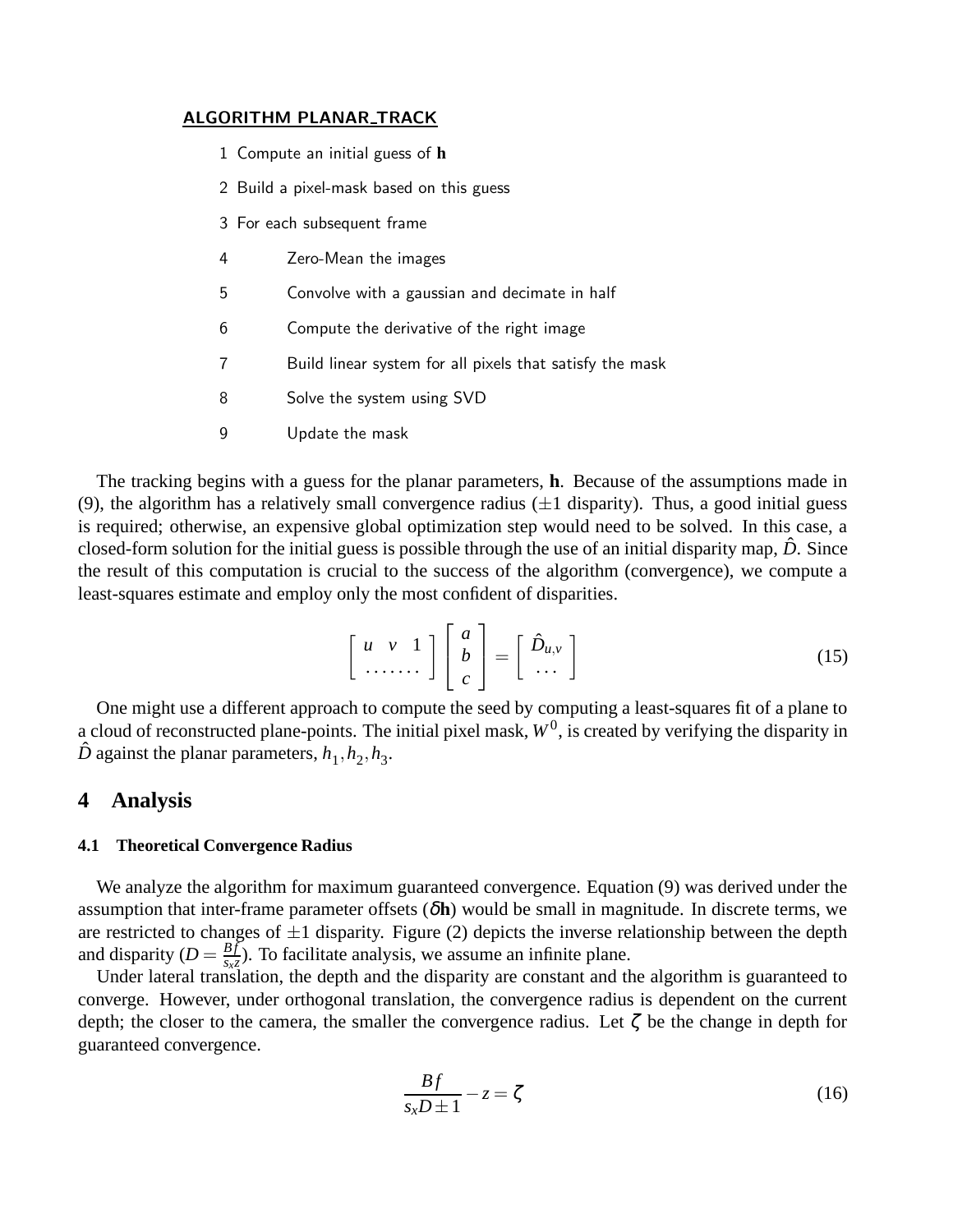

**Figure 2. Disparity is inversely proportional to depth.**

Rotations in the plane are also dependent on the current depth. However, for planes at normal depths (greater than a few centimeters), we make the observation that to cause a disparity change of one for a given pixel, the plane would have to rotate almost ninety degrees. We can approximate the rotation angle that would cause a disparity change of one by the following formula:



) (17)

**Figure 3. Depiction of the formula for convergence radius under rotation.**

In Figure (3), we see a depiction of this formula. We can better simplify (17) for a change of one pixel off the optical center to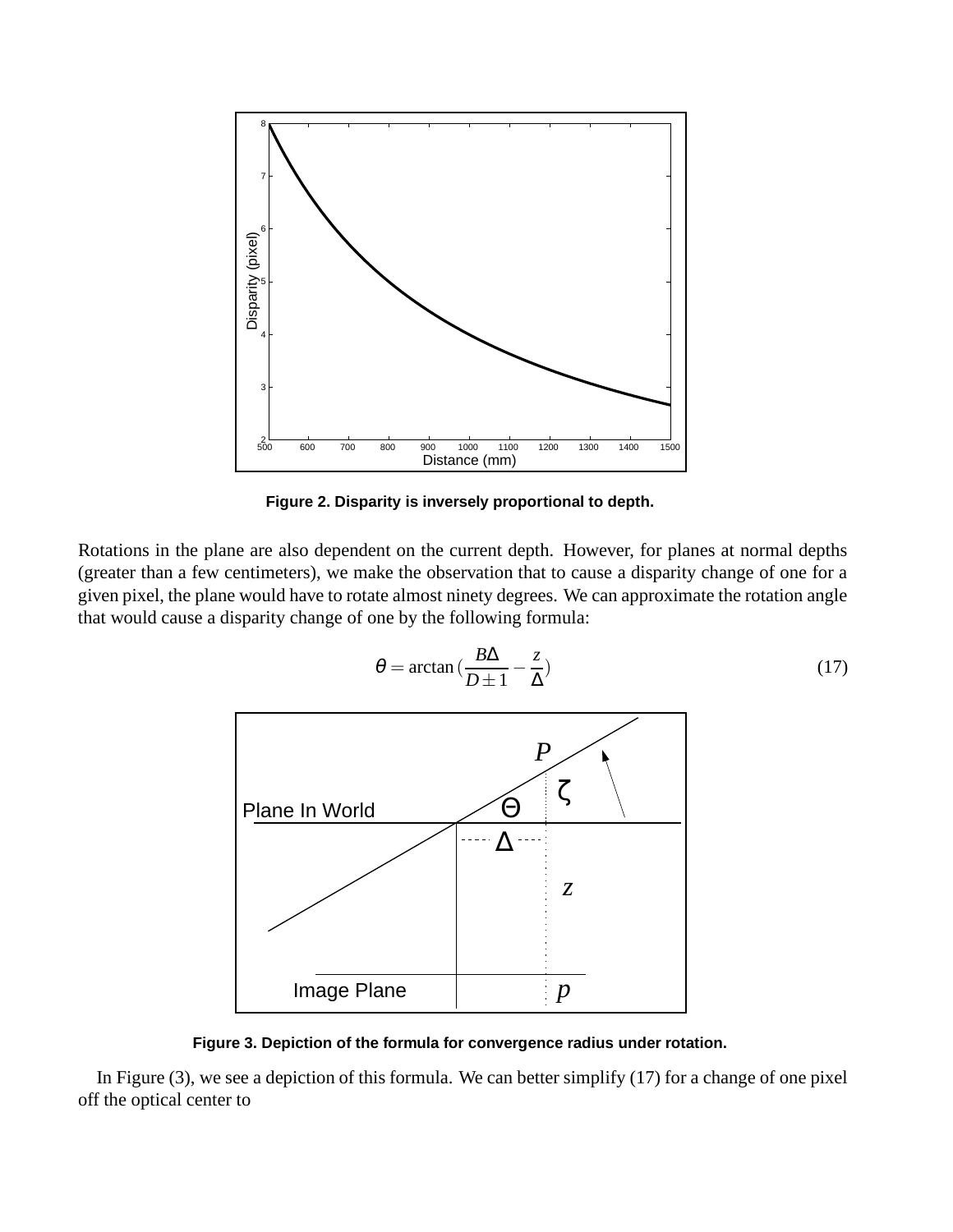$$
\theta = \arctan\left(\frac{1}{D\pm 1} - \frac{1}{D}\right). \tag{18}
$$

In (18), we see that for typical disparities we'll be taking the arctan of a small number resulting in angles near ninety degrees. Thus, theoretically, the algorithm will converge under large interframe rotations because change in the disparity is small. However, this analysis assumes the plane is directly down the optical axis. As we increase our distance off the optical axis the arctan value will increase resulting in higher disparity shift for the same angle.

#### **4.2 Algorithmic Analysis**

The frequency at which we perform an iteration of the algorithm is crucial to its operating well. If the period of an iteration is too long, the algorithm is impractical for real-time applications because too little motion will be permitted. The convergence speed is increased if we can perform multiple inner iterations (steps 7 through 9).

Our algorithm's complexity is dominated by the SVD solution (step 8),  $O(n^3)$ . All other steps are at most linear in the number of pixels. While the SVD solution is expensive, in actuality, the size of the matrix on which we are computing SVD is relatively small: at most 3*xN*, where N is the number of overlapping pixels in the decimated images. In practice only a fraction of these pixels satisfy our constraints (14) and are included in the computation. Since each extra pixel included in this SVD solution is only contributing to our solution, it is also possible to limit the number of pixels included in the computation to those in which we hold the highest confidence.

In contrast, if we compare our approach to an algorithm that employs a general disparity map computation, we see that our execution time is smaller even though we employ the SVD. A disparity map is computed through a correlation process. Once the image pair has been rectified, each pixel in the left image is matched to a pixel in the right image on the same scan-line. This search is limited to a search window, typically 32 or 64 pixels. The larger the window the larger the horopter of disparities. Often to increase confidence the same search is repeated from the right to left. The time complexity of this process is  $O(n^2w)$ , where *w* is the size of the search window. Disparity map computation is an expensive procedure.

### **5 Implementation and Experiment Results**

The algorithm has been implemented on a Pentium III 700MHz PC running Linux (rev. 2.4). We use a Videre <sup>TM</sup>MEGA-D Megapixel Digital Stereo Head for the stereo camera. The SVS library is used for calibration and the computation of the disparity map that seeds our algorithm. The software library we use for video-acquisition, image-processing, and gui display is the XVision2 library [7, 13]. We also use the Intel Integrated Performance Primitives library for accelerated image-processing.

For the experiments discussed in this section, we are using a stereo head with 5.18mm lenses, a 92mm baseline, and square pixels 0.06mm wide. The plane being observed, unless otherwise specified, is roughly orthogonal to the viewing axis and at a depth of one-meter.

In the following sections, experiment results are presented and discussed.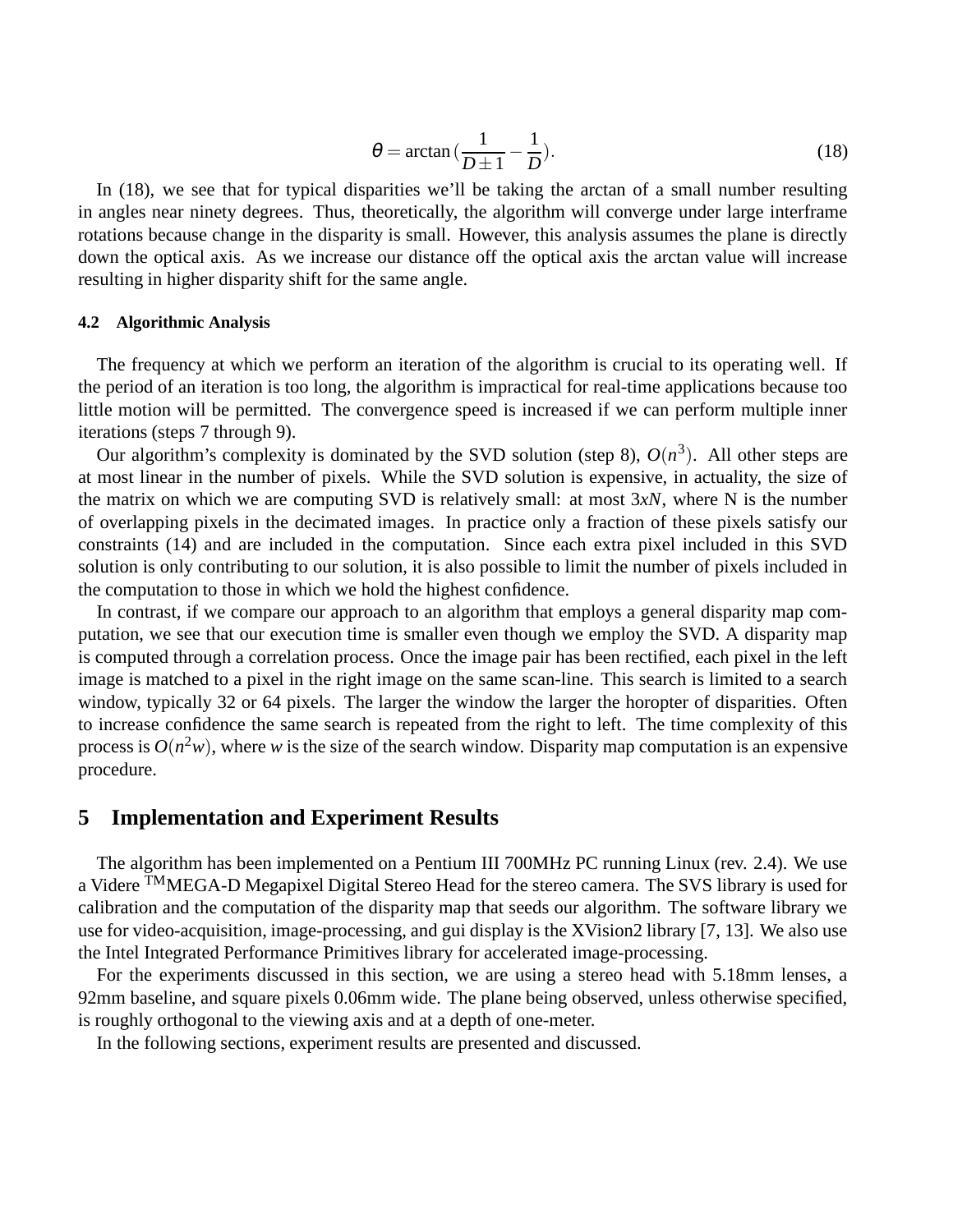### **5.1 Convergence Radius**

For a controlled environment with a stationary plane and camera, we calculated a initial guess for the plane parameters and then varied this guess to test the robustness of the tracking algorithm.



Figure 4. Graph for convergence while introducing error into the seed's depth by 2, 5 and 10 percent **toward the camera.**

In Figure (4), we show the time to convergence when we shift the seed's depth closer to the camera at varying levels. The convergence speed is directly proportional to the magnitude of the introduced error. We note that the convergence speed is only about 5 frames for an error of 10%. In Figure (5), we show the convergence speed while altering the plane's normal about a single axis. We see similar convergence rates to those observed while altering seed depth.

### **5.2 Accuracy of Parameter Estimation**

Assuming a suitably textured scene, the algorithm estimates a plane's parameters with sub-pixel accuracy. However, this estimation accuracy varies with the depth of the plane being tracked (see Figure 2). Because the depth-per-disparity increases as the distance to the plane increases, the estimation accuracy degrades with depth. Table 1 shows the statistics for the plane.

For the following experiments, we mounted the camera atop mobile robot and used the robot's internal odometry as the ground truth for the rotation and translation of the camera. Figure (6) shows the robot performing oscillatory rotations in front of a plane (700 mm distance), and figure (7) show the robot orthogonally translating in a back-and-forth motion. We see that the algorithm performs extremely well for the rotational motion. The estimated orientation lags minimally behind the odometric values;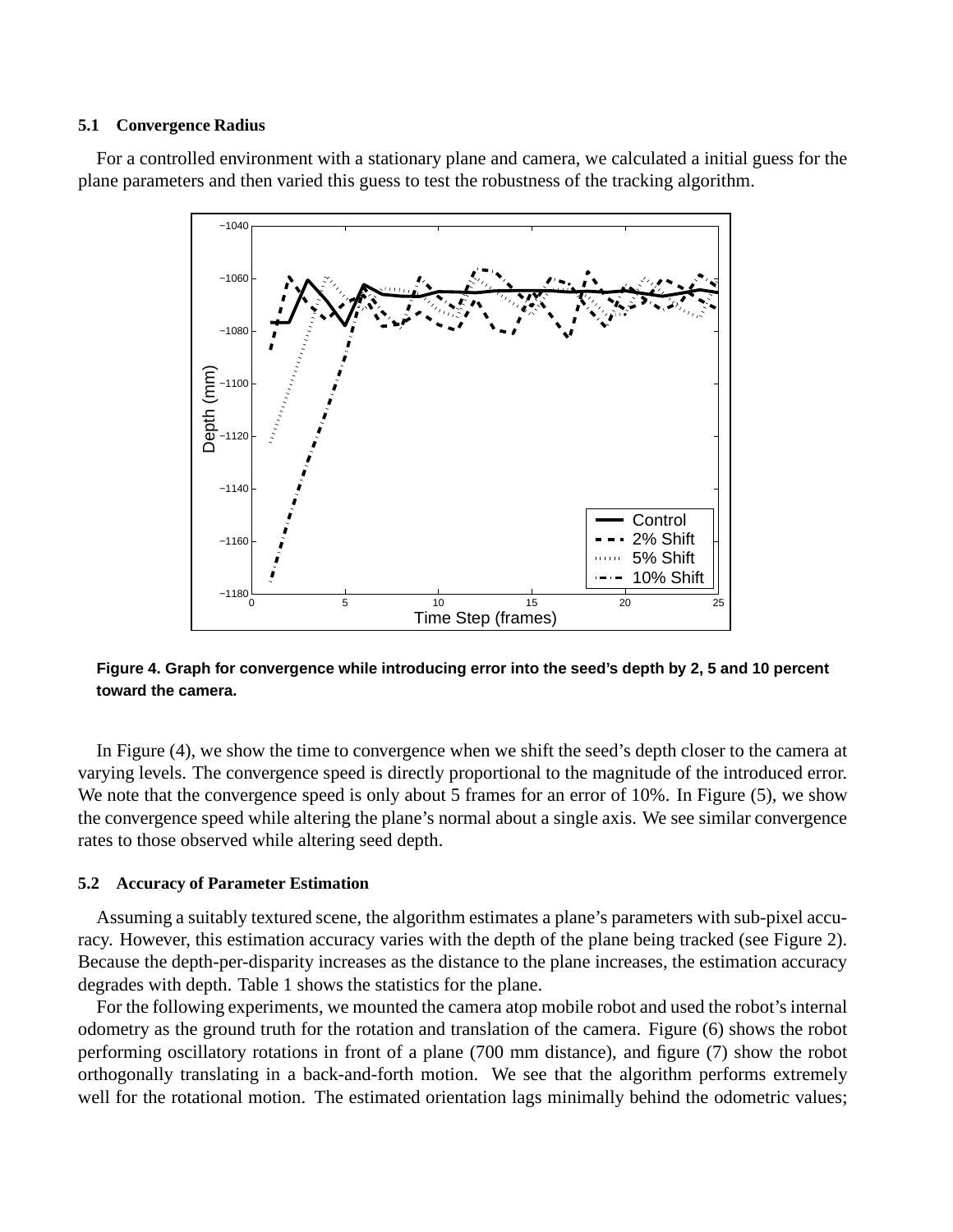

**Figure 5. Convergence rates for error in seed normal.**

| Z Mean                  | Z Std Dev   Normal Error Std Dev |
|-------------------------|----------------------------------|
| $1064.8$ mm   2.2359mm  | $0.2947^{\circ}$                 |
| 2   1065.3mm   1.7368mm | $0.2673^{\circ}$                 |
| $1065.2$ mm   1.5958mm  | $0.2258^{\circ}$                 |

**Table 1. Parameter estimation accuracy for a plane one meter away.**

the length of the lag is proportional to the convergence speed. During the translational motion, the algorithm oscillates about the control value during motion. As expected, it is apparent from the figure that the tracking performs better when the robot is closer to the plane.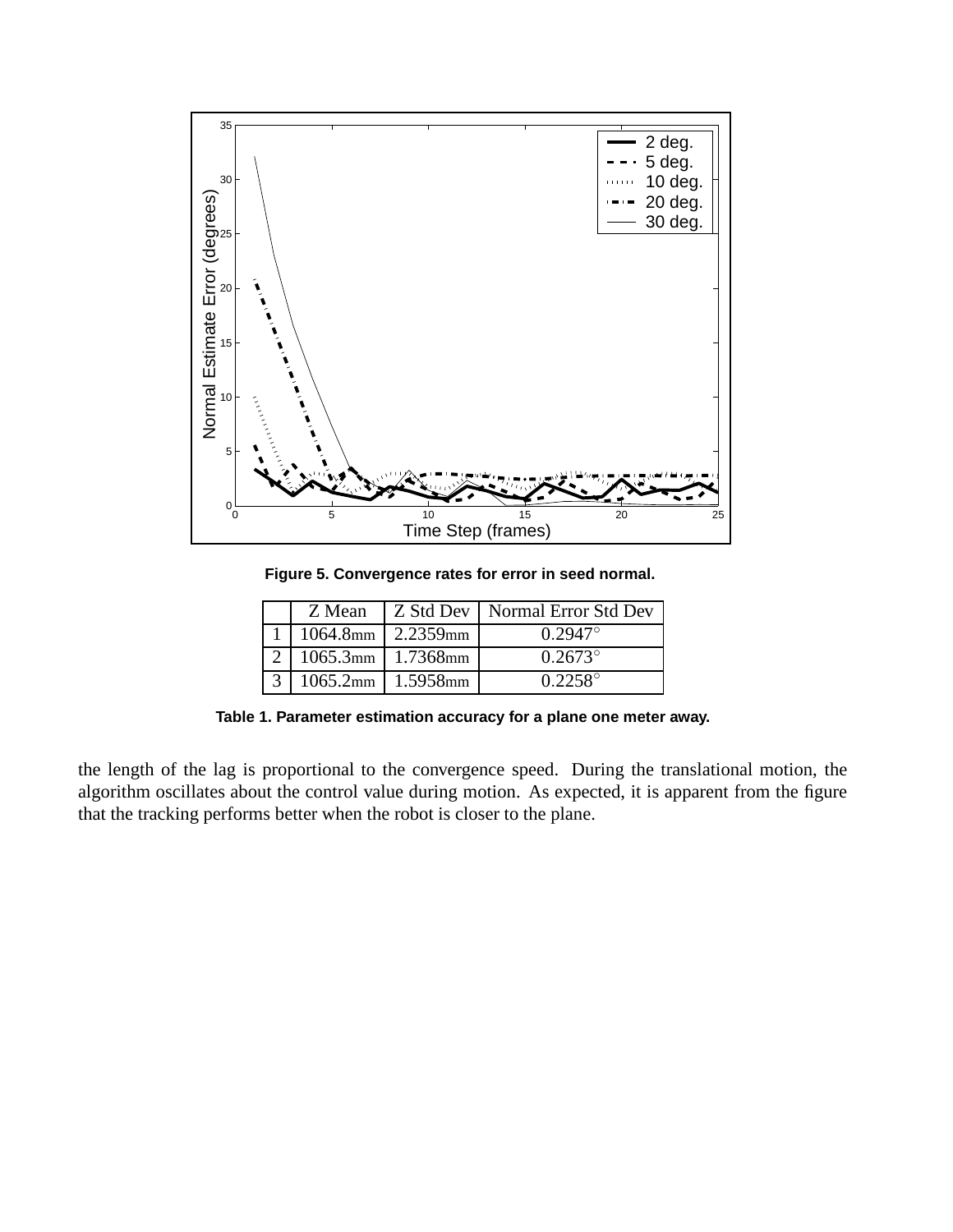

**Figure 6. Accuracy of estimated orientation.**



**Figure 7. Accuracy of estimated depth.**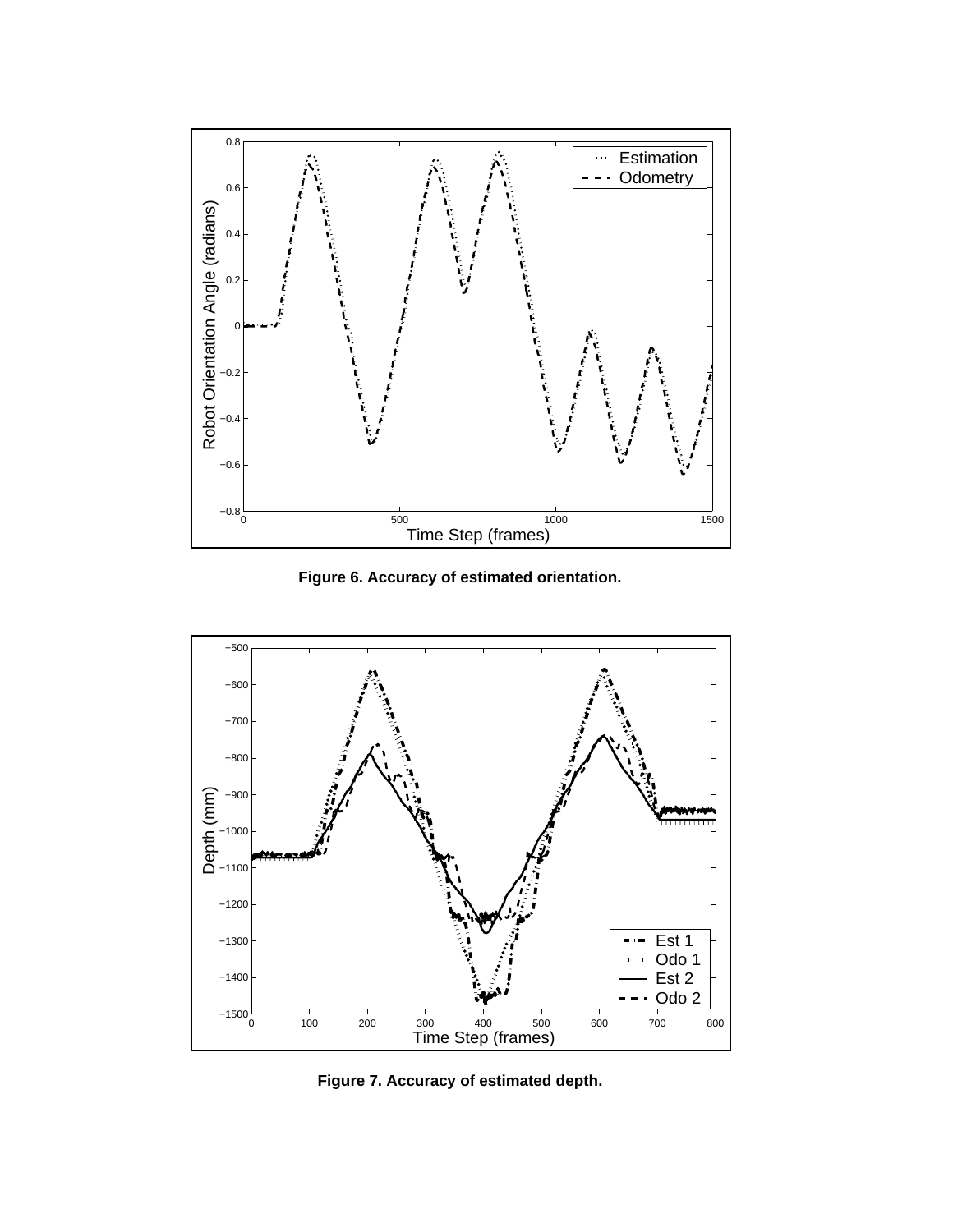# **6 Application To Augmented Reality**

We are very interested in vision-based interaction and its implications in the future state-of-the-art in human-computer interation. One typical augmented reality mode is video-see-through augmented reality (VSTAR) [1]. In VSTAR, the user wears a closed head-mounted display (HMD) much like in typical virtual reality applications. Atop the HMD is a pair of video-cameras that feed live streams of video through the computer and then into the displays for the HMD. An image of our setup appears in Figure 8.



**Figure 8. Video See-Through Augmented Reality with a 5DT HMD and two Sony Lipstick cameras.**

One important component of VSTAR is the ability to process the video during the pipeline (Figure 9). At this step we can measure important quantities about the environment that enable us to render artificial objects into to the user's view. We wish to augment an ordinary desktop environment where the user dons the HMD and works at an ordinary desk. In order to make the augmented reality configuration similar to ordinary activity we must be able to render new objects on the desk plane for the user. For instance, we may wish to render an artificial *TODO* list onto the desktop, a set of artificial buttons for the user, or perhaps a piano onto the desktop.

To accomplish such tasks we must know where to render objects in the left and right video streams such that they lie on the plane; i.e. we must know the map relating the plane in the two images. Conveniently, our algorithm tracks precisely this map. Below (10) is a screenshot where a quadrilateral is rendered onto plane in the video streams.

However, since we are only tracking the orientation of the plane, our approach would have to be supplemented with knowledge of some origin on the plane. Then, whenever we wish to draw something on the plane, it would be drawn with respect to the current location of the origin. One simple way to allow for this functionality is to place a fiducial, perhaps a colored blob or a small template, on the plane and track its location; to accomodate occlusion multiple fiducials could be placed on the surface even though only one is thereotically needed.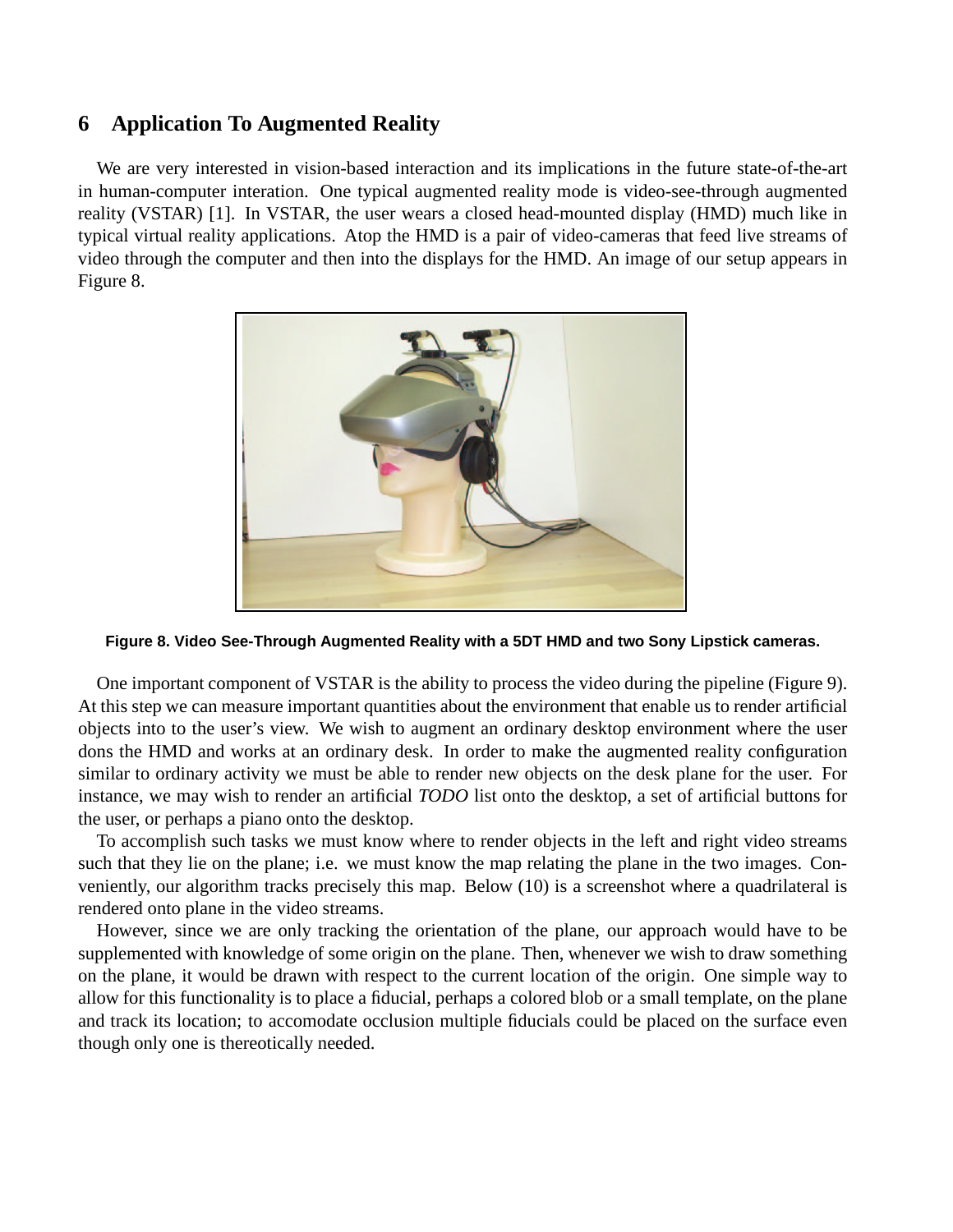

**Figure 9. VSTAR Processing Pipeline.**

# **7 Conclusion and Future Work**

In this paper, we presented a new algorithm that employs objective function minimization to track the parameters of a plane. The algorithm is a direct method in contrast to more common feature-based methods; using the disparity map, for instance, relies on pixel correspondences. As is widely understood [9], direct methods are robust to outliers and incorporate sub-pixel accuracy by the nature of its process. Our implementation of the approach typically executes at or near frame rate and maintains accurate parameter estimates. The implementation executes two iterations of the optimization routine every frame. This operating rate is in contrast to a disparity calculation based system which typically runs at half frame-rate on the same system.

While the topic of this paper is an algorithm to track the parameters of a planar surface, the algorithm is extendable to more complex surfaces; in fact, the algorithm could be termed an *algebraic surface tracker*. One imagines using it to track the parameters of a quadratic (similar in spirit to [16]) or cubic surface; even a parametric model, eg. NURBS, could be incorporated into the framework with little modification. It is the underlying principle of using quantities directly measurable from the images instead of features that allows such extensions to be proposed with little restraint.

Accurate estimation is highly dependent on the optics of the imaging system and the environment. These dependencies are fundamental to the set of approaches employed in stereo vision, however, not specifically our approach. Currently the parameters of our algorithm are chosen on an environment basis. For instance, the  $\Delta$  in (13) is dependent on the texture frequency. However, the imaged texture frequency may vary from one plane to another and will vary with large depth changes. Such an operation mode is considered passive by nature. The exploration of algorithms that take more active approaches (i.e. projecting a suitable pattern depending on the current environment) or more intelligent approaches (i.e. altering operating parameters and thresholds autonomously by analyzing important scene qualities) are needed for further advancement of the field.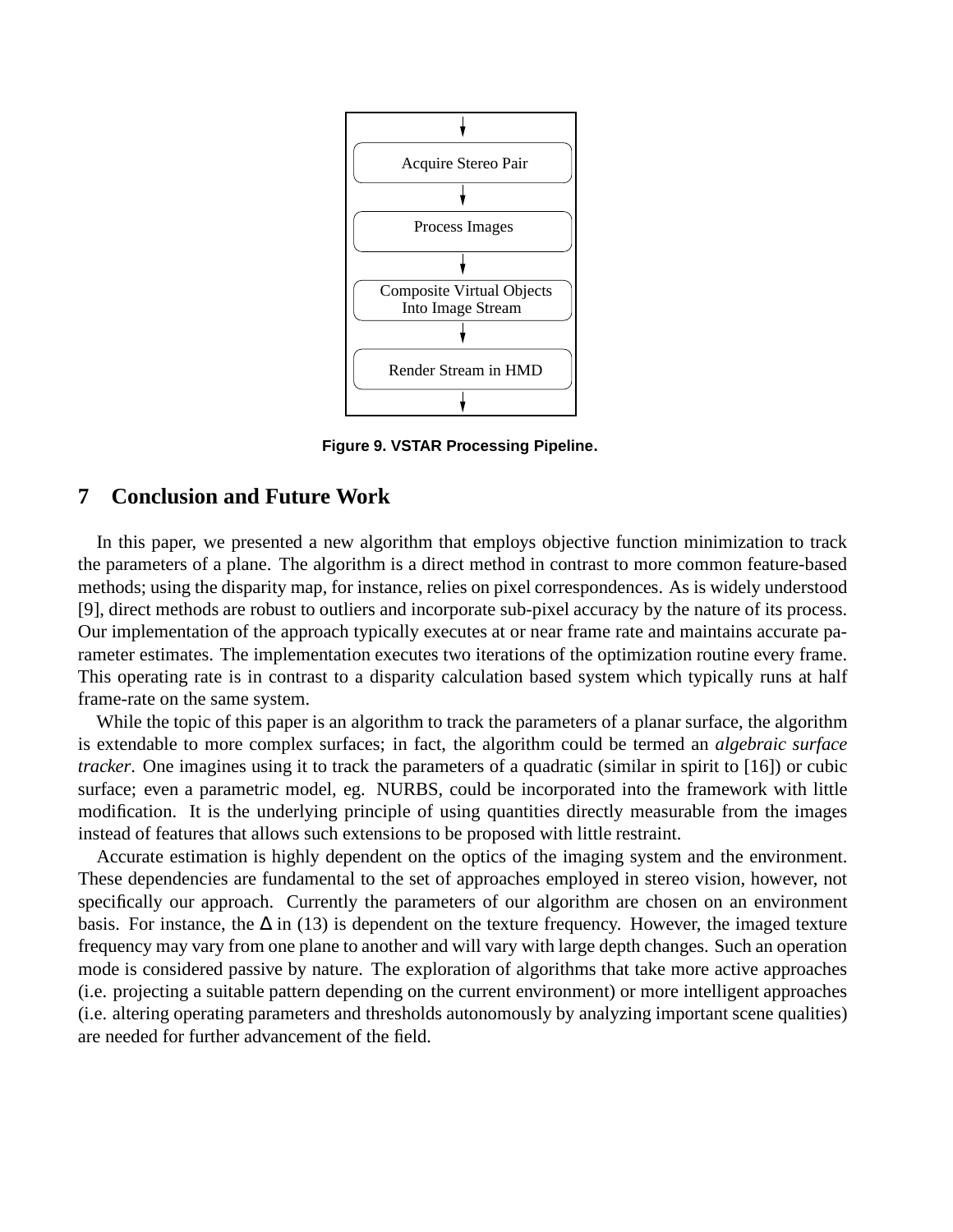

**Figure 10. A quadrilateral drawn on the plane in the augmented desktop.**

# **Acknowledgments**

This material is based upon work supported by the National Science Foundation under Grant No. 0112882. Any opinions, findings, and conclusions or recommendations expressed in this material are those of the author(s) and do not necessarily reflect the views of the National Science Foundation.

### **References**

- [1] R. Azuma. A survey of augmented reality. *Presence: Teleoperators and Virtual Environments 6*, pages 355–385, 1997.
- [2] F. Dellaert, S. Seitz, C. Thorpe, and S. Thrun. Structure from motion without correspondence. Technical Report CMU-RI-TR-99-44, Carnegie Mellon University, 1999.
- [3] F. Dellaert, C. Thorpe, and S. Thrun. Super-resolved texture tracking of planar surface patches. In *Proceedings of IEEE/RSJ International Conference on Intelligent Robotic Systems*, 1998.
- [4] O. Faugeras and Q. Luong. *The Geometry of Multiple Images*. The MIT Press, 2001.
- [5] V. Ferrari, T. Tuytelaars, and L. V. Gool. Real-time affine region tracking and coplanar grouping. In *IEEE Computer Soc. Conf. on Computer Vision and Pattern Recognition*, 2001.
- [6] G. Hager and P. Belhumeur. Efficient region tracking with parametric models of geometry and illumination. *IEEE Transactions of Pattern Analysis and Machine Intelligence*, 20(10):1125–1139, 1998.
- [7] G. D. Hager and K. Toyama. X vision: A portable substrate for real-time vision applications. *Computer Vision and Image Understanding: CVIU*, 69(1):023–037, 1998.
- [8] B. Horn. *Robot Vision*. The MIT Press, 1986.
- [9] M. Irani and P. Anandan. All about direct methods. Technical report, http://link.springer.de/link/services/series/0558/bibs/1883/18830267.htm, 2002.
- [10] K. Kanatani. Detection of surface orientation and motion from texture by stereological technique. *Artificial Intelligence*, 24:213–237, 1984.
- [11] K. Kanatani. Tracing planar surface motion from a projection without knowing the correspondence. *Computer Vision, Graphics, And Image Processing*, 29:1–12, 1985.